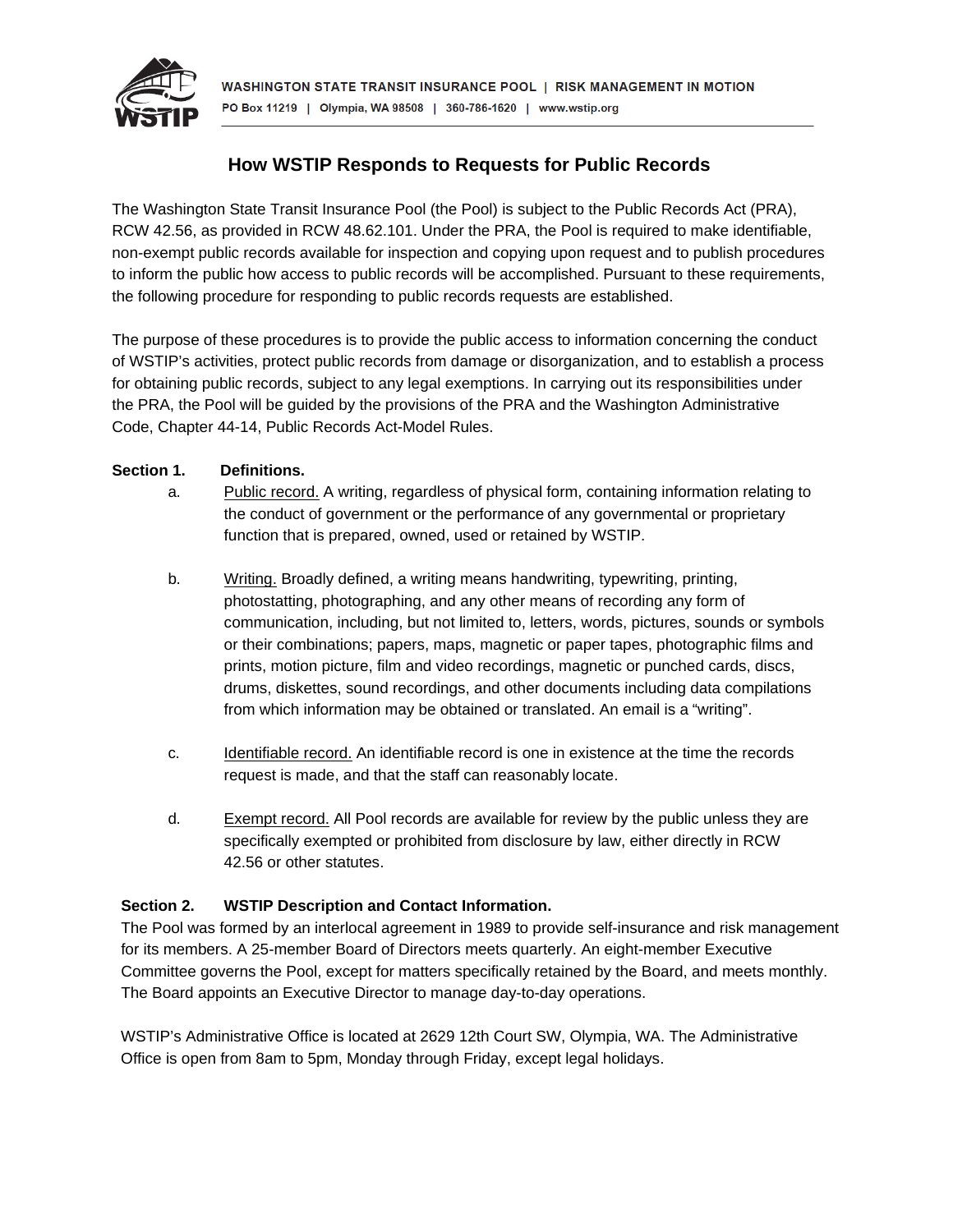## **Section 3. Public Records Officer.**

Any person wishing to request access to public records or seeking assistance in making a request should contact the Public Records Officer. The Administrative Services Manager has been designated by the Executive Director as the Public Records Officer. While not required, the Pool suggests the request be in writing, so it can more accurately respond to the request. A form for a request is included with these procedures.

The Public Records Officer will oversee compliance with the Public Records Act but may designate other staff members to process requests for public records. The Public Records Officer or designee will aid members of the public requesting records.

When using these procedures, references to the Public Records Officer should be interpreted to also include their designees.

a. Requests to inspect or copy any records maintained by the Pool should be made to the Public Records Officer in person, or via email as follows:

> WSTIP Administrative Offices located at 2629 12<sup>th</sup> Court SW, Olympia WA 98502

E-mail: [records@wstip.org](mailto:records@wstip.org) Phone: 360-786-5003

- b. To better serve the requestor, the Pool suggests contacting the Public Records Officer in the event they believe receipt of their request has not been acknowledged.
- c. Internet access to records. Many records are also available on the Pool's website at: [www.wstip.org.](https://www.wstip.org/page/publicrecords) Requestors are encouraged to view the documents available on the website prior to submitting a public records request.

#### **Section 4. Availability of public records.**

- a. Hours for inspection of records. Public records are available for inspection and copying during the Pool's normal business hours: Monday through Friday, 8:00 a.m. to 5:00 p.m., excluding legal holidays. WSTIP staff and the requestor may make mutually agreeable arrangements for times of inspection and copying.
- b. Place of inspection. Records will be made available for inspection at our Administrative Office. A requestor shall not take original records from the Pool's office without the written permission of the Public Records Officer.
- c. Electronic Records. To the extent practical, the Pool will store, maintain, and make its records available electronically. For those seeking responsive records in electronic format, the Pool may provide access to public records by providing links to the website containing an electronic copy of the record, provide records on disk, or transmit the responsive record via e-mail. The Public Records Officer will work with the requestor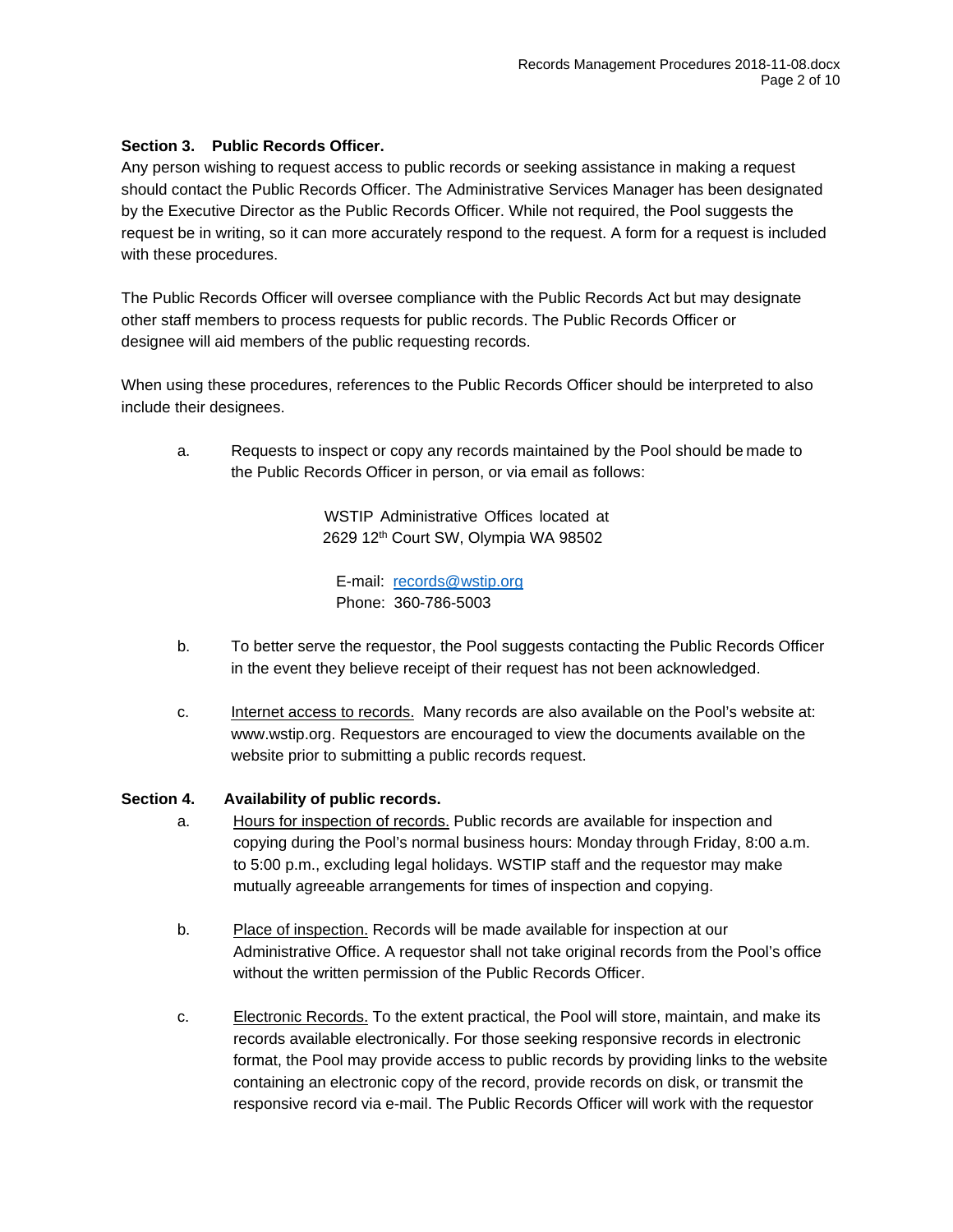to determine the most appropriate method for providing electronic copies of responsive records.

- d. Records Index. Due to the burdensome nature of maintaining a complete index of records, the Public Records Officer will index and maintain the following general administrative records at the Administrative Office to make them available for public inspection and copying:
	- Policies adopted by the Board and Executive Committee
	- Interlocal agreements and WSTIP bylaws
	- Minutes of the regular meetings of the Board and Executive Committee
	- Any related amendments, revisions and repeals
	- Public contracts, deeds, easements and leases
	- Financial and Accountability Audits
	- Local Government Self-Insurance Program Examination Reports

The Public Records Officer will coordinate responses to public records requests with appropriate staff and General Counsel as needed. Responsive records shall be made available for public inspection and copying at the Pool's Administrative Offices, or electronically by arrangement, in accordance with the PRA.

e. Retention of records. The Pool is not required to retain all its public records. The Secretary of State's Local Records Committee approves a general retention schedule for local agency records that is common to most agencies. Individual agencies may seek approval from the Local Records Committee for retention schedules specific to their agency. The retention schedules for local agencies are available at [www.secstate.wa.gov/archives/gs.aspx.](http://www.secstate.wa.gov/archives/gs.aspx)

#### **Section 5. Making a request for public records.**

- a. Reasonable notice that the request is for public records. A requestor must provide the Pool with reasonable notice that the request being made is for public records. If a request is contained in a larger document unrelated to a public records request, the requestor should point out the public records request by labeling the front page of the document as containing a public records request or otherwise calling the request to the attention of the Public Records Officer to facilitate timely response to the request.
- b. Form. Any person wishing to inspect or copy identifiable public records of WSTIP should make the request in writing in one of the following ways:
	- On the provided request form (available at the WSTIP Administrative Office and online at [www.wstip.org\)](https://form.jotform.com/82604600263953), or
	- By letter or email addressed to the Public Records Officer

The following information should be included in the request:

- Name and address of the requestor;
- Telephone number and email address (if available);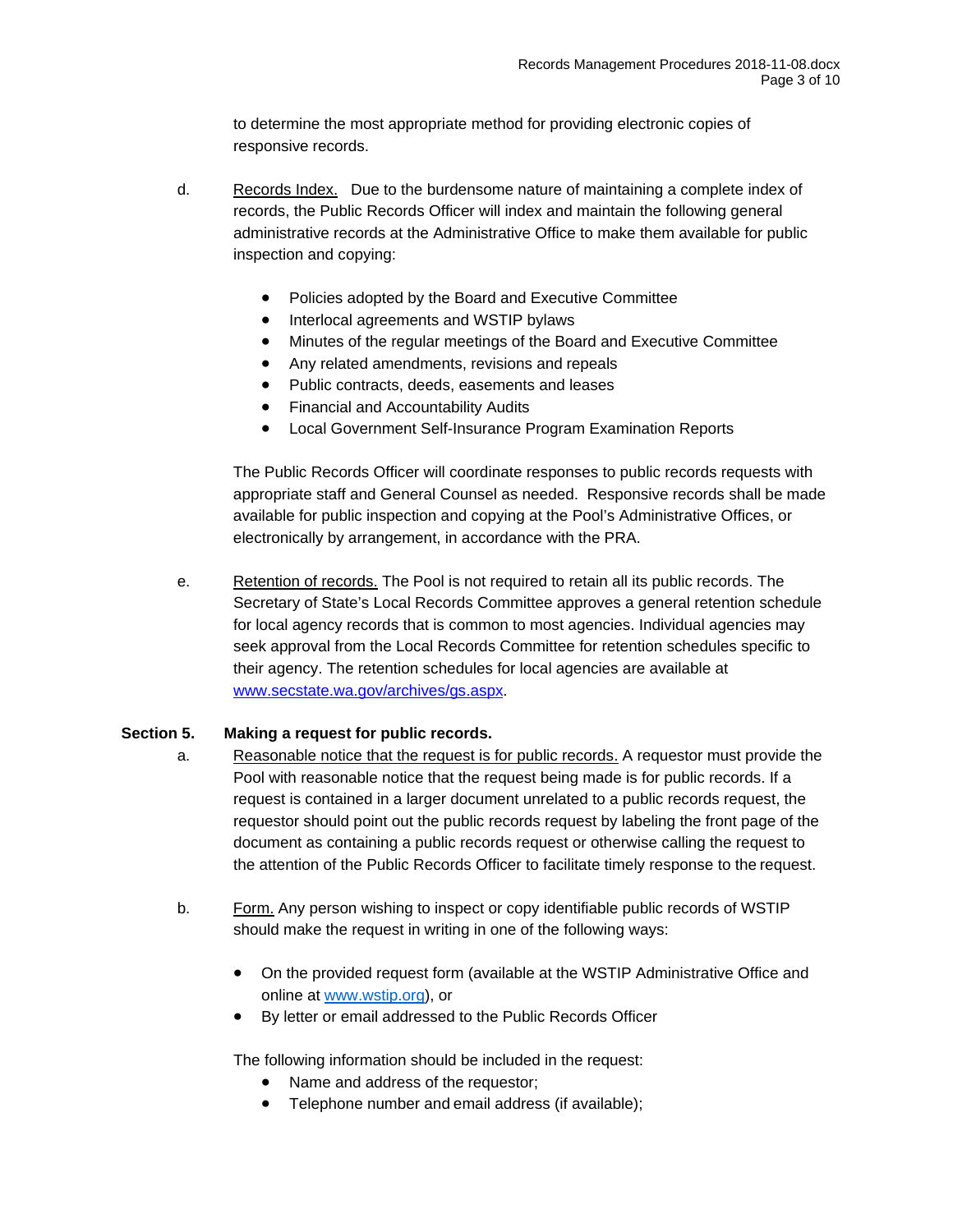- Identification of the requested records adequate for the Public Records Officer to locate the records; and
- The date and time of day of the request.
- c. Prioritization of records. The Public Records Officer may ask a requestor to prioritize the records they are requesting so that the most important records may be provided first. A requestor need not prioritize a request.
- d. Copies. If the requestor wishes to have copies of the records made instead of simply inspecting them, he or she should so indicate and arrange to make a deposit or pay for the copies, as further discussed in Section 10 below. If the record is in a paper format, the Pool is not required to provide the record electronically.
- e. Oral Requests. The Public Records Officer may accept requests for public records that contain the above information by telephone or in person. If an oral request is made, the Public Records Officer will confirm receipt of the information and the substance of the request in writing by filling out the recommended request form.
- f. Requests made directly to staff. Requests for public records that are made directly to the staff, other than those that are satisfied immediately over the counter, shall be delivered to the Public Records Officer for coordinated processing.
- g. Purpose of request. A requestor need not state the purpose of the request. However, to clarify or prioritize a request and provide responsive records, the Public Records Officer may inquire about the nature or scope of the request. If the request is for a list of individuals, the Public Records Officer may ask the requestor if they intend to use the records for a commercial purpose. The Pool is not authorized to provide lists of individuals for commercial purposes.

The Public Records Officer may also seek sufficient information to determine if another statute may prohibit disclosure.

h. Overbroad requests. The Pool may not deny a request for identifiable public records solely because the request is overbroad. However, the Pool may seek clarification, ask the requestor to prioritize the request so that the most important records are provided first, and/or communicate with the requestor to limit the size and complexity of the request. The Pool may also provide the responsive records in installments over time.

When a request uses an inexact phrase such as "all records relating to", the Public Records Officer may interpret the request to be for records which directly and fairly address the topic.

When the requestor has found the records they are seeking, the requestor should advise the Public Records Officer that the requested records have been provided and the remainder of the request may be cancelled.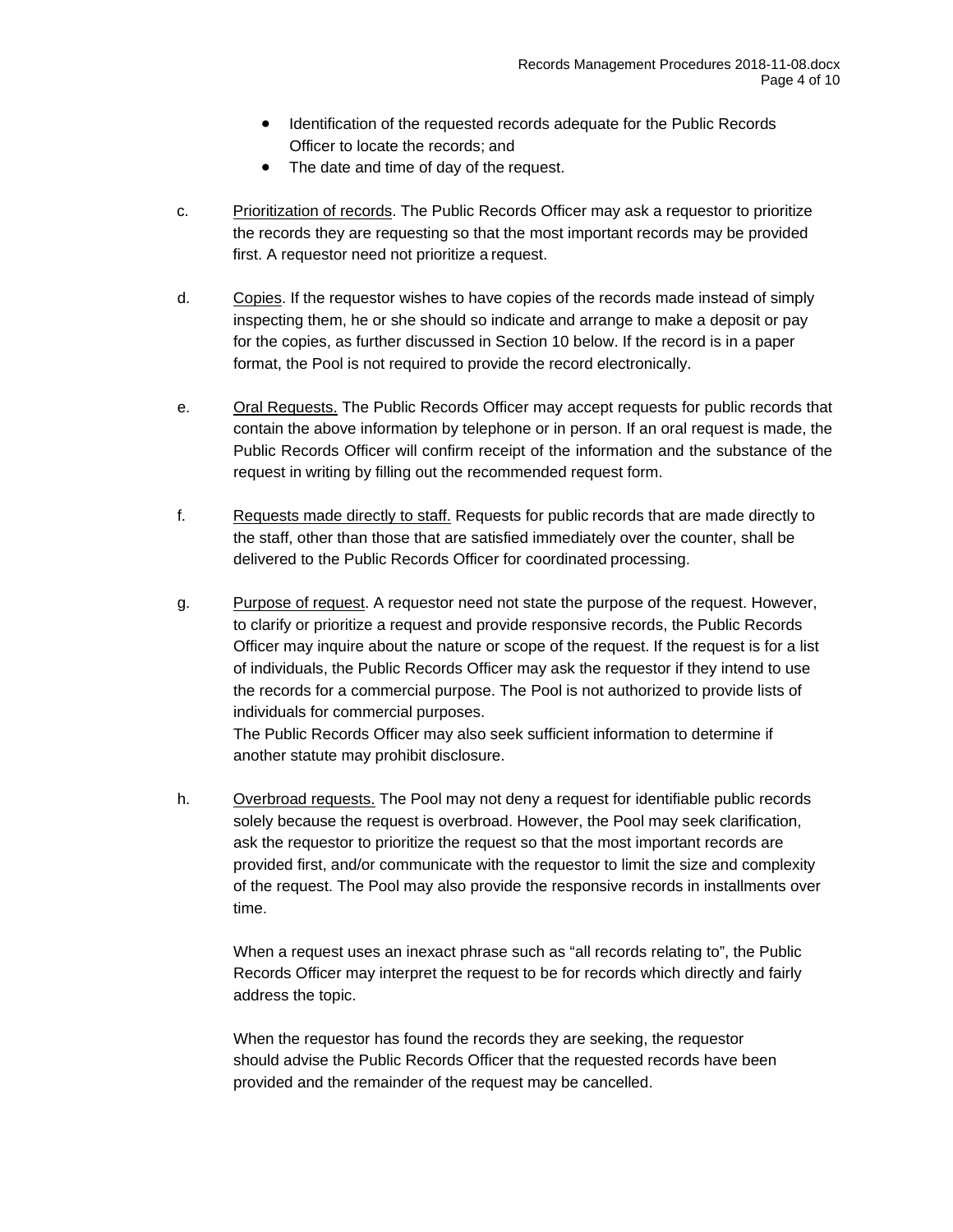## **Section 6. Processing public records requests.**

a. Providing "fullest assistance." This policy identify how WSTIP will provide full access to public records, protect records from damage or disorganization, prevent excessive interference with other essential functions of the agency, provide fullest assistance to requestors and provide the timeliest possible action on public records requests.

All assistance necessary to help requestors locate responsive records shall be provided by the Public Records Officer, provided that the giving of such assistance does not unreasonably disrupt the daily operations of the Pool and its staff.

- b. Order for processing requests. The Public Records Officer will process requests in the order allowing the most requests to be processed in the most efficient manner.
- c. Acknowledging receipt and fulfilling requests. Within five business days of receipt of the request, the Public Records Officer will do one or more of the following:
	- 1. Make the record available for inspection or copying;
	- 2. Provide an internet address and link on WSTIP's website to the specific document requested;
	- 3. If copies are requested and payment of a deposit for the copies, if any, is made or terms of payment are agreed upon, send the copies to the requestor;
	- 4. Acknowledge that the request has been received and provide a reasonable estimate of when records will be available;
	- 5. If the request is unclear or does not sufficiently identify the requested records, request clarification from the requestor. Such clarification may be requested and provided by telephone (followed by written confirmation); or
	- 6. Deny the request.
- d. Reasonable estimate of time to fully respond. If unable to provide the documents requested within the five-business-day period, the Public Records Officer must provide a reasonable estimate of the time it will take to fully respond to the request. Additional time may be needed to clarify the scope of the request, locate and assemble the records, redact confidential information, prepare a withholding index, notify third parties affected by the request and/or consult with the General Counsel about whether the records are exempt from disclosure.

The Public Records Officer should briefly explain the basis for the time estimated for response. Should an extension of time be necessary to fulfill the request, the Public Records Officer will provide a revised estimate and explain the changed circumstances that make it necessary.

e. Notification that records are available. If the requestor has sought to inspect the records, the Public Records Officer will notify them that the entire response or an installment is available for inspection and ask the requestor to contact WSTIP to arrange a mutually agreeable time for inspection. If the requestor seeks copies, the Public Records Officer should notify the requestor of the costs to provide the copies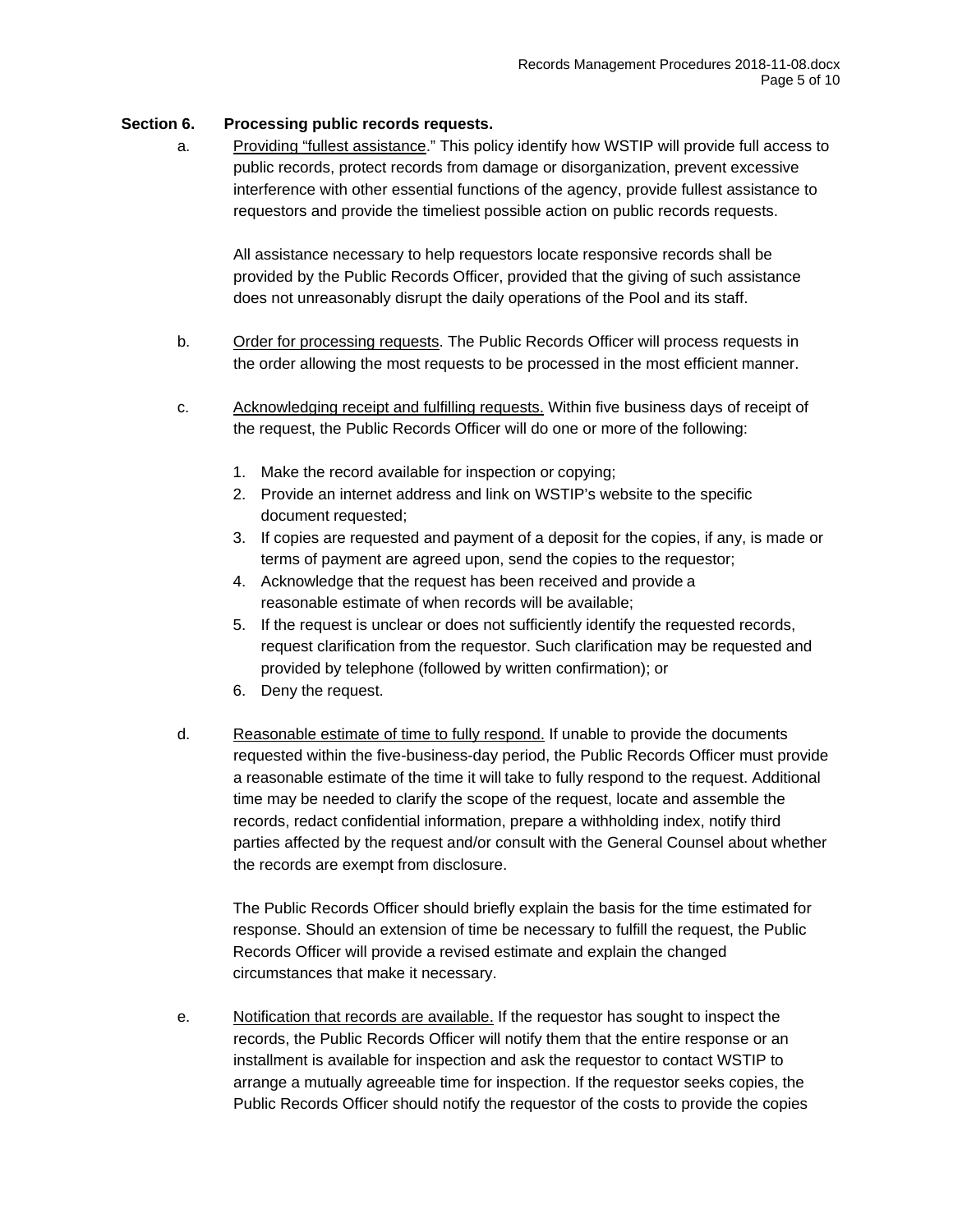and that payment is required before making the copies.

- f. Untimely response. If WSTIP does not respond in writing within five business days of receipt of the request for disclosure, the requestor is encouraged to contact the Public Records Officer to determine the reason for failure to respond.
- g. Consequences of failure to clarify a request. If the requestor does not respond to WSTIP's request for clarification within 30 days of WSTIP's request, the Public Records Officer may consider the request abandoned, send a letter closing the response to the requestor, and re-file the records.
- h. Consequences of disclosing a record in error. WSTIP, and its officials or employees are not liable for loss or damage based on release of a public record if WSTIP, the official or employee acted in good faith in attempting to comply with the Public Records Act.
- i. Searching for records. WSTIP must conduct an objectively reasonable search for responsive records. The Public Records Officer will determine where responsive records are likely to be located and coordinate with staff, as needed, to assemble the records.

After the records are located, the Public Records Officer should take reasonable steps to narrow down the number of records assembled to those that are responsive. The Public Records Officer is allowed to provide arguably, but not clearly, responsive records to allow the requestor to select the ones they want, particularly if the requestor is unable or unwilling to help narrow the scope of the records being sought.

- j. Preserving requested records. If a requested record is scheduled shortly for destruction under WSTIP's records retention schedule, the record cannot be destroyed until the public disclosure request has been resolved. Once a request has been closed, the Public Records Officer can destroy the record in accordance with the retention schedule.
- k. Records exempt from disclosure. Some records are exempt from disclosure, in whole or in part. If WSTIP believes that a record is exempt from disclosure and should be withheld, the Public Records Officer will state the specific exemption and provide a brief explanation of why the record or a portion of the record is being withheld. If only a portion of the record is determined to be exempt, the Public Records Officer will redact the exempt portions and provide the non-exempt portions.
- l. Protecting the rights of others. If the requested records contain information that may affect rights of others and may be exempt from disclosure, prior to providing the records the Public Records Officer may give reasonable notice to those whose rights may be affected by the disclosure. The notice to the affected person(s) will include a copy of the request.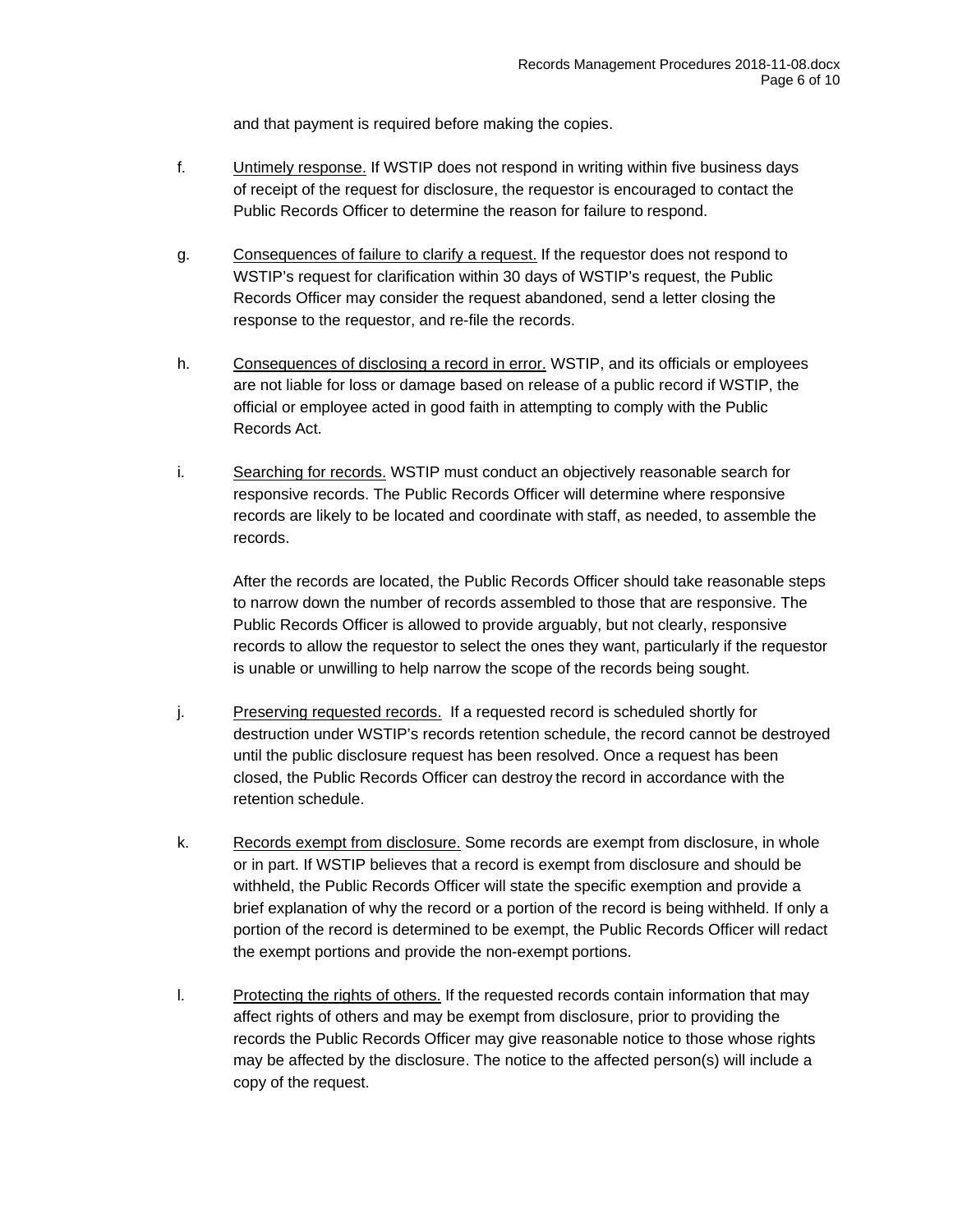- m. Redactions. If only a portion of a record is exempt from disclosure, but the remainder is not exempt, the Public Records Officer will redact the exempt portions, provide the nonexempt portions, and indicate to the requestor why portions of the record are being redacted. In each case, the justification for the deletion shall be explained in writing.
- n. Inspection of records. To the extent possible due to other demands, the Public Records Officer shall promptly provide space to inspect public records at the Administrative Office. The requestor must claim or review the assembled records within thirty days of the Public Records Officer's notification that the records are available for inspection or copying.

If the requestor or a representative of the requestor fails to claim or review the records or make other arrangements within the thirty-day period, the Public Records Officer may close the request and re-file the assembled records. Other public records requests can be processed before a subsequent request by the same person for the same or almost identical records, which will be processed as a new request.

Members of the public may not remove documents from the viewing area or disassemble or alter any document. A WSTIP employee may observe the inspection of records by the requestor to ensure they are not destroyed or disorganized.

- o. Providing copies of records: The requestor shall indicate which documents they wish to have copied using a mutually agreed upon non-permanent method of marking the desired records. After inspection is complete, the Public Records Officer will arrange for copying. Making a copy of an electronic record is considered copying and not creation of a new record.
- p. Providing records in installments: When the request is for a large number of records, the Public Records Officer will provide access for inspection and copying in installments if they reasonably determine that it would be practical to provide the records in that way. If the requestor fails to inspect the entire set of records or one or more of the installments within thirty days, the Public Records Officer may stop searching for the remaining records and close the request.
- q. Completion of inspection: When the inspection of the requested records is complete, and all requested copies are provided, the Public Records Officer will indicate that WSTIP has completed a diligent search for the requested records and made any located non-exempt records available for inspection.
- r. Closing withdrawn or abandoned requests: If the requestor withdraws the request, fails to fulfill their obligations to inspect the records, or fails to pay the deposit or final payment for the requested copies, the Public Records Officer will close the request and indicate to the requestor that WSTIP has closed the request. If the requested records are not picked up within thirty days, the request will be considered abandoned and closed. The Public Records Officer will document closure of the request and the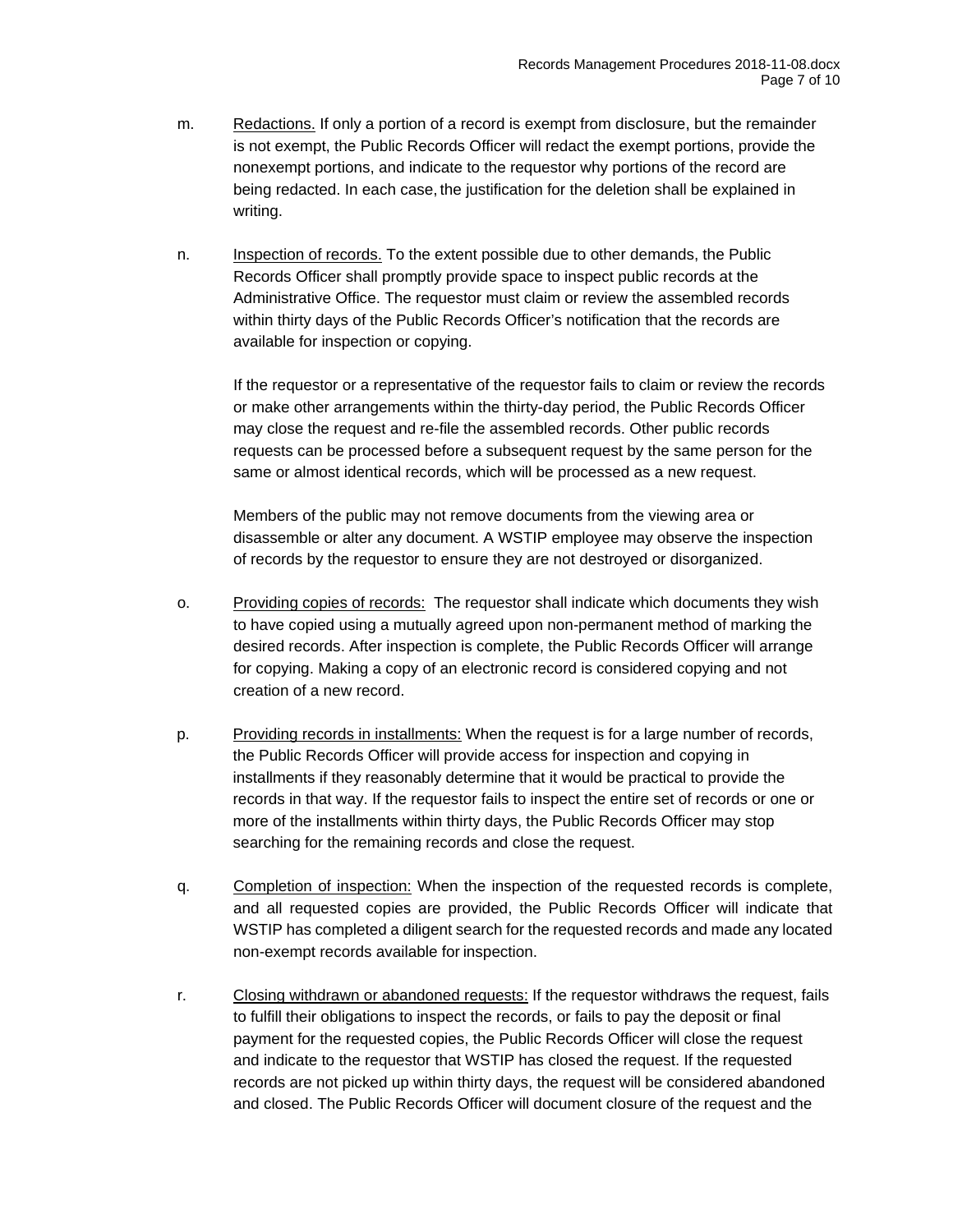conditions that led to closure.

- s. Later discovered documents. If, after the Public Records Officer has informed the requestor that WSTIP has provided all available records, WSTIP becomes aware of additional responsive documents that existed on the date of the request, the Public Records Officer will promptly inform the requestor of the additional documents and provide them on an expedited basis.
- t. No duty to create records. WSTIP is not obligated to create a new record to satisfy a records request; however, WSTIP may, in its discretion, create such a new record to fulfill the request where it may be easier for WSTIP to create a record responsive to the request than to collect and make available voluminous records that contain small pieces of information responsive to the request.
- u. No duty to supplement responses. WSTIP is not obligated to hold current records requests open to respond to requests for records that may be created in the future. If a public record is created or comes into the possession of WSTIP after a request is received by WSTIP, it is not responsive to the request and will not be provided. A new request must be made to obtain later-created public records.
- v. Requests for Lists of Individuals or Businesses. WSTIP will require at its discretion that the requestor declare with an affidavit that the list is not to be used for a commercial purpose and state the intent of the request.

**Section 7. Processing requests for electronic records.** Electronic Records. The process for requesting electronic public records is the same as for requesting paper public records.

a. Providing electronic records. When a requestor requests records in an electronic format, the Public Records Officer will provide the nonexempt records or portions of such records that are reasonably locatable electronically in the format in which the record is maintained by WSTIP or in an Adobe PDF format. WSTIP is not required to convert an electronic record to a different format.

# **Section 8. Retention of records.**

WSTIP will retain its records in accordance with retention schedules approved by the State Local Records Committee. Public records may not be destroyed pursuant to a retention schedule if a public records request or actual or anticipated litigation is pending.

#### **Section 9. Exemptions.**

WSTIP is not required to permit public inspection and copying of records for which public disclosure of the record is prohibited, restricted or limited by state or federal statute or regulation.

- a. WSTIP is prohibited by statute from disclosing lists of individuals for commercial purposes.
- b. The Public Records Act provides that several types of documents are exempt from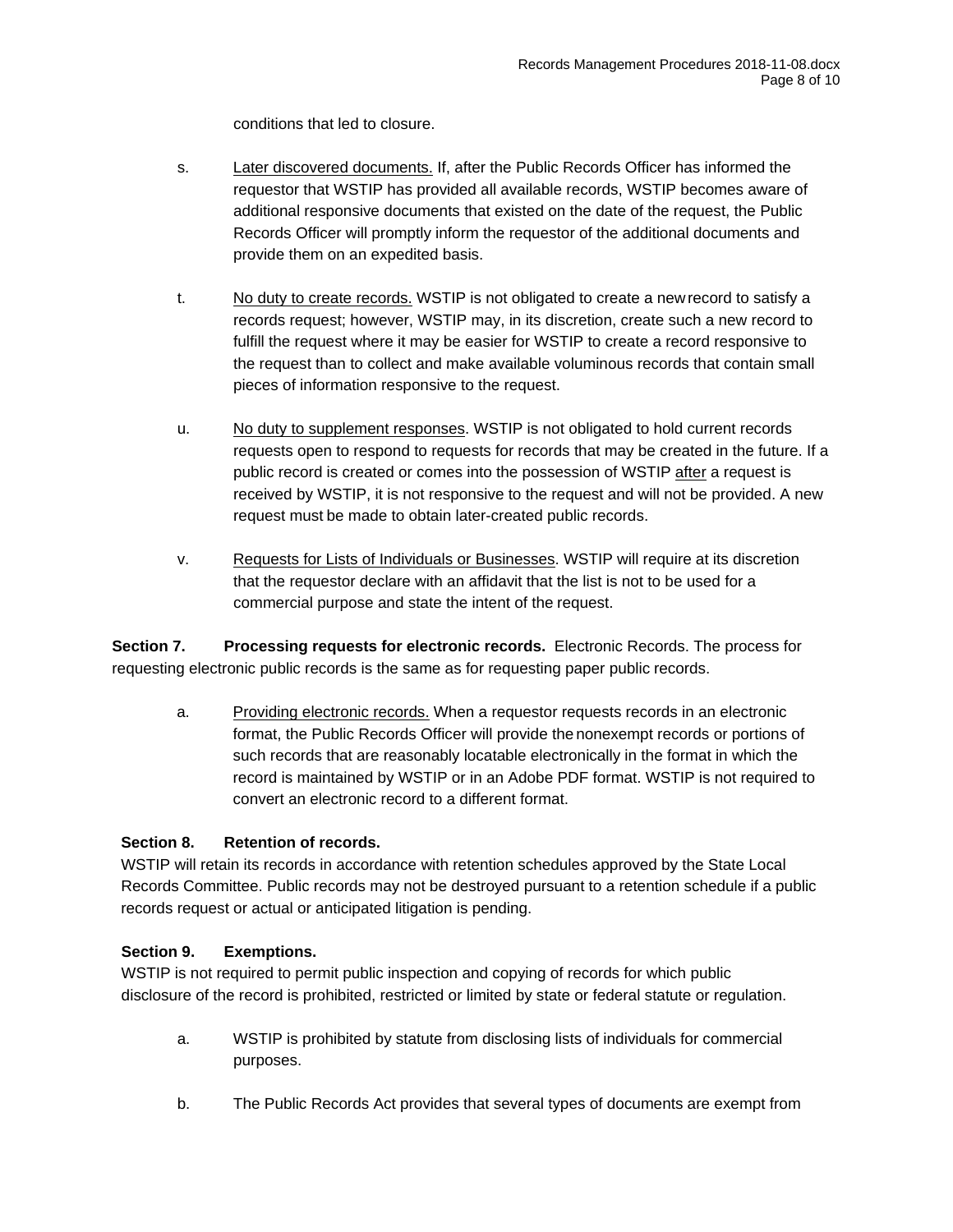public inspection and copying. A current list of these prohibitions and exemptions will be provided upon request by the Public Records Officer and are included within the Public Records Act, RCW 42.56.

- c. In addition, documents are exempt from disclosure if any "other statute" exempts or prohibits disclosure. Requestors should be aware of the following exemptions, outside the Public Records Act, that restrict the availability of some documents held by WSTIP for inspection and copying. A list of these prohibitions and exemptions, which may not be exhaustive, will be provided upon request by the Public Records Officer and is available on the Municipal Research and Services Center website at [www.mrsc.org.](http://www.mrsc.org/)
- d. WSTIP's failure to list an exemption shall not affect the effectiveness of the exemption.

# **Section 10. Costs of providing copies of public records.**

Due to the burdensome nature of calculating actual reproduction costs, and pursuant to RCW 42.56.120, WSTIP will charge for copies as follows:

- a. Fifteen cents per page for photocopies of public records, printed copies of electronic public records when requested by the person requesting records, or for the use of WSTIP equipment to photocopy public records;
- b. Ten cents per page for public records scanned into an electronic format or for the use of WSTIP equipment to scan the records;
- c. Five cents per each four electronic files or attachment uploaded to email, cloud-based data storage service, or other means of electronic delivery; and
- d. Ten cents per gigabyte for the transmission of public records in an electronic format or for the use of WSTIP equipment to send the records electronically. WSTIP shall take reasonable steps to provide the records in the most efficient manner available to WSTIP in its normal operations; and
- e. The actual cost of any digital storage media or device provided by WSTIP, the actual cost of any container or envelope used to mail the copies to the requestor, and the actual postage or delivery charge.

#### **Section 11. Denials of requests for public records.**

- a. Petition for internal administrative review of denial of access. Any person who objects to the initial denial or partial denial of a records request may petition in writing (including by email) to the Public Records Officer for a review of that decision. The petition shall include a copy of, orreasonably identify, the written statement by the Public Records Officer or designee denying the request
- b. Consideration of petition for review. The Public Records Officer shall promptly provide the petition and any other relevant information to the WSTIP General Counsel to